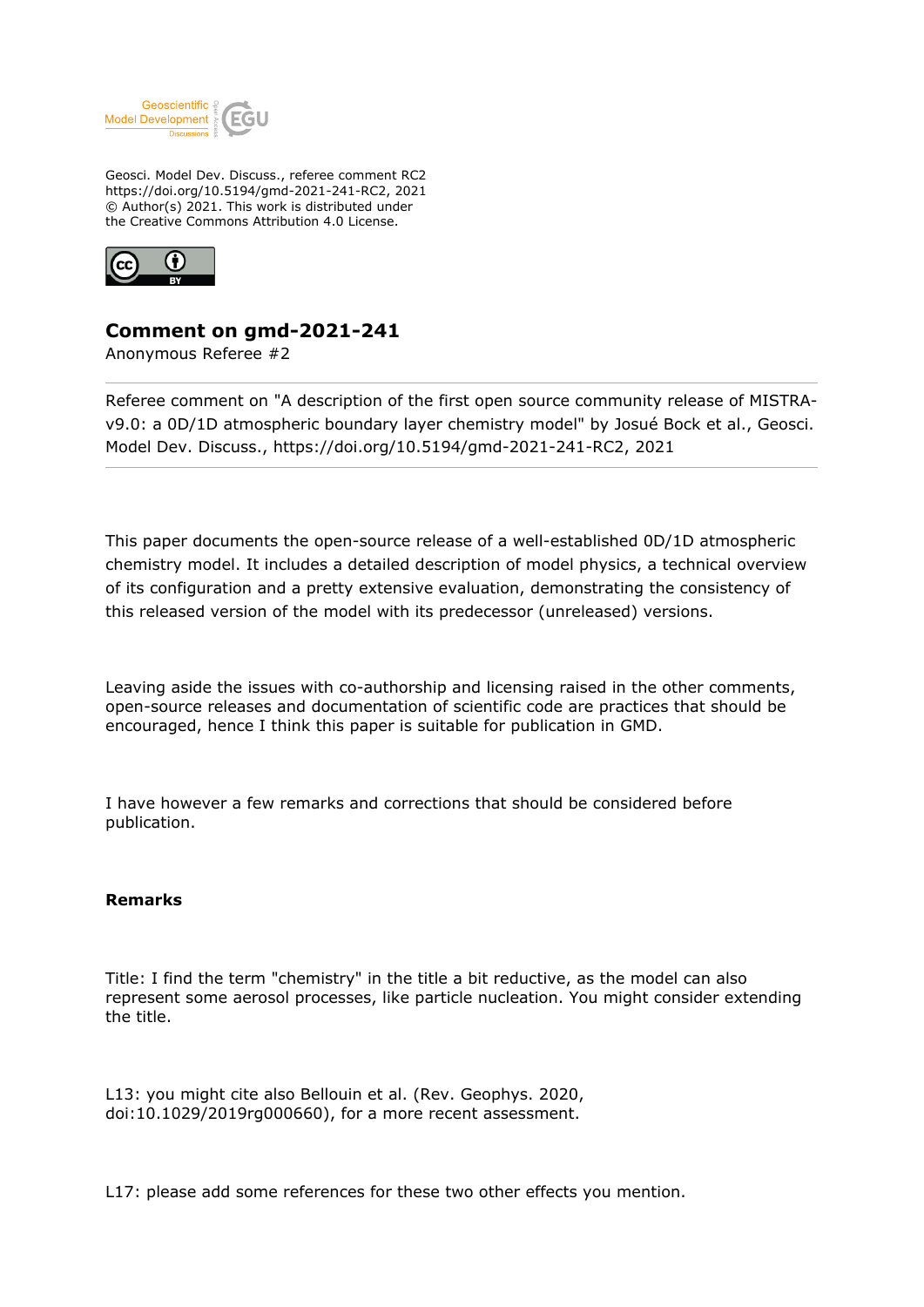L46: *In this work*, do you mean Bott (1997)? I would be more specific, since "this work" could mean the present manuscript.

L76: can you provide some example of the strict coding rules mentioned here?

L77: how would you ensure future maintainability if the Forcheck tool is no longer distributed?

L79: please provide a reference to KPP (I think this is Sandu and Sanders, 2006, doi:10.5194/acp-6-187-2006).

L92: *all model layers*: how many? Is this configurable? Please clarify.

L94: *Fluxes of seasalt... are included*, I would add ``(see Sect. 2.3.6)''.

L95: could you elaborate a bit more on the nucleation module? How is this process parametrized?

L126-127: What about nucleation? Newly nucleated particles can have size below 5 nm, hence outside this range.

L295-296: *Note that default values are for all of them, however they should be systematically redefined by the user to match the simulated atmosphere*. I am not sure I understand this sentence, could you be more explicit?

L297: still, it would be interesting to know the temporal coverage of a typical run.

Sect. 3.1: I would not use subsections here, they are too short anyway.

Conclusions: this is quite short. You could extend it, for example, by summarizing again the main capabilities/scope of the model and by adding  $a \sim$  few sentences about current plans for model extension/improvement.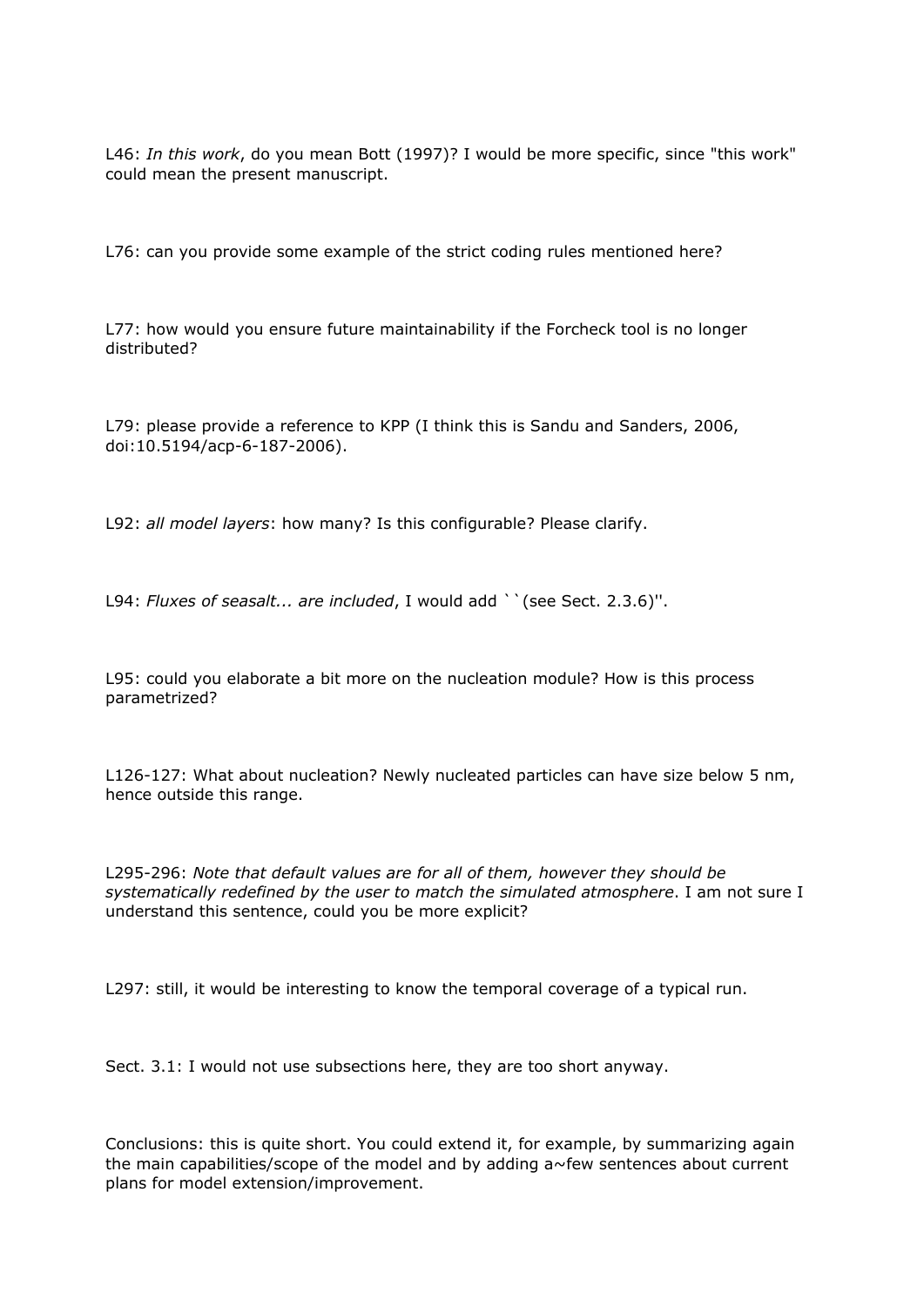## **Corrections**

L15: *large area* --> *large surface area*.

L23: *limited area* --> *limited domain*.

L28: *physic* --> *physics*.

L28: *is* --> *are*.

L60: *box mode* --> *box model*.

L124: *water is present* --> *water were present*.

L125: *minimum aerosol radius* --> *minimum aerosol dry radius* (I guess).

L137: better "time integration"?

L138: I think you mean "see also Bott (1996)".

L163: it is actually "on aerosol" and "in cloud particles".

L166: DMS acronym not defined.

L203: I would use the term "coagulation" instead of "collisions".

L315: *mandatory* --> *required*.